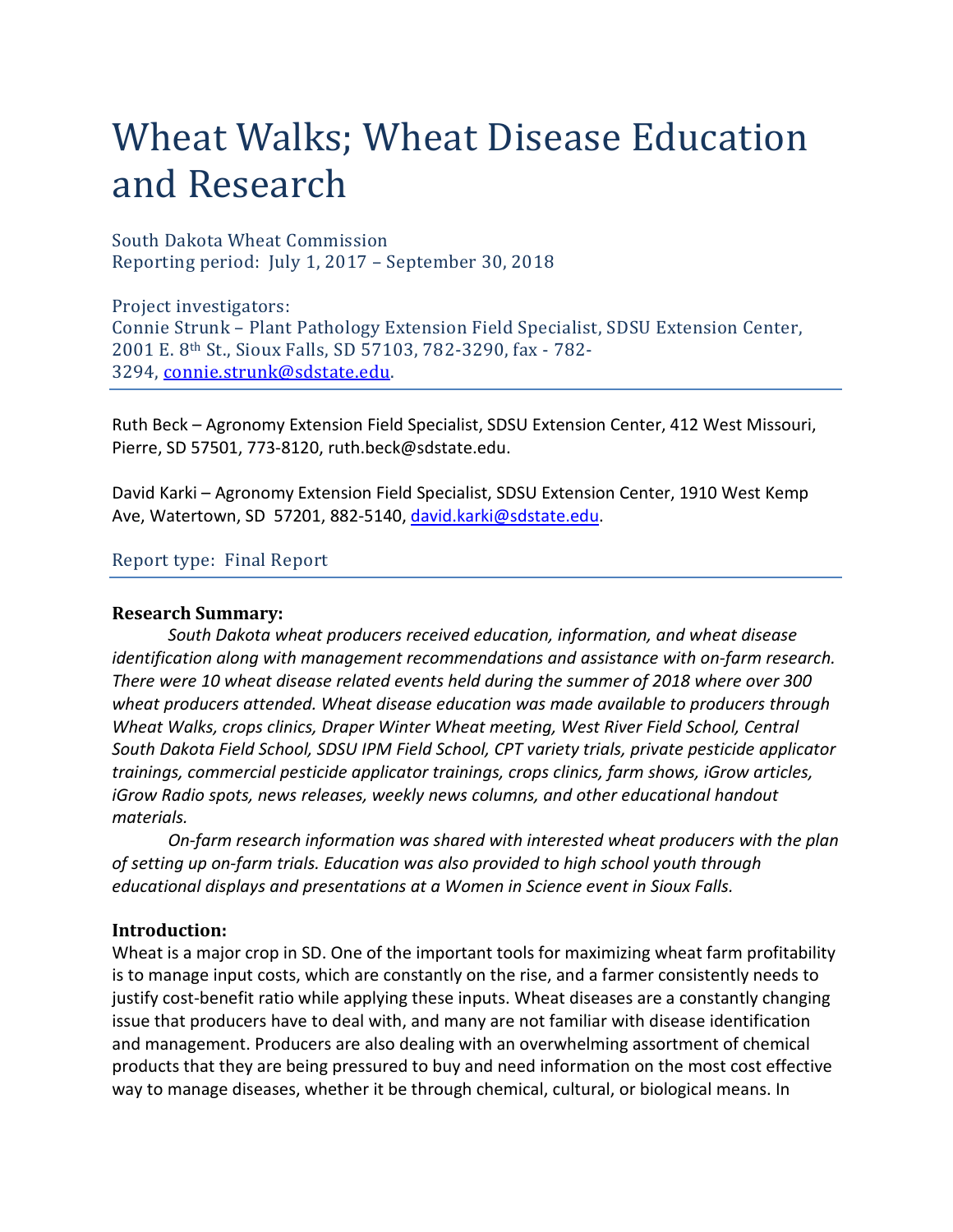addition, producers are also being faced with the threat of pesticide resistance and the potential loss of efficacy from current protection products in managing pests.

The Wheat Walk Tours provided an opportunity for producers to receive information on identifying and managing various wheat diseases, weeds, and insects, best management addition, producers are also being faced with the threat of pesticide resistance and the potential loss of efficacy from current protection products in managing pests.<br>The Wheat Walk Tours provided an opportunity for produ addition, producers are also being faced with the threat of pesticide resistance and the potential loss of efficacy from current protection products in managing pests.<br>The Wheat Walk Tours provided an opportunity for produ and/or State Specialists, discuss their concerns and get their questions answered in person. Handout material was provided to attendees for further reference. addition, producers are also being faced with the threat of pesticide resistance and the potential loss of efficacy from current protection products in managing pests.<br>The Wheat Walk Tours provided an opportunity for produ

needed on the occurrence of various wheat diseases in South Dakota to help justify both research and educational efforts. Periodic visits to wheat fields will be made to document wheat diseases that are present in the field and collect samples for proper diagnosis through laboratory analysis. IIITy practices and other agronomic information. The wheat vialax allowed producers to<br>ract with Plant Pathology, Weeds, Entomology, Soil Fertility, and Agronomy Field Specialists<br>/or State Specialists, discuss their conce

## Description of Accomplishments:

- There were 10 wheat disease related events held during the summer of 2018. Over 300 wheat producers attended these wheat disease related events during the summer.
- Increase was observed in the number of wheat producers seeking disease identification and management options.
- The Draper Winter Wheat Meeting had over 90 producers attend that event alone!
- farming practices.
- This year's partnership with SD Wheat Inc. for the wheat walks was very successful.

# Projections:

The Wheat Walks will continue to provide an excellent opportunity for producers to get up to date, research based information and interact directly with SDSU Extension Field and/or State Specialists.

**Description of Accomplishments:**<br>
• There were 10 wheat disease related events held during the summer of 2018. Over 300<br>
• wheat producers attended these wheat disease related events during the summer.<br>
• Increase was obs Wheat Walks and any other educational meeting that may be appropriate and applicable. We • There were 10 wheat disease related events held during the summer of 2018. Over 300<br>
• Increase was observed in the number of wheat producers seeking disease identification and<br>
• The Droper Winter Wheat Meeting had over the demonstration type plots and the on-farm research goals are lofty and are very dependent on the weather and the year (wheat price, potential yield, input costs, etc).

Looking at best practices for winter wheat production when planted after soybeans will help increase the success of winter wheat production under those conditions and also expand winter wheat production to other areas of South Dakota. Improved production practices that lead to successful winter wheat production will allow producers to diversify their crop rotation which can lead to more resilience in South Dakota's cropping systems. Initial results will not be available till the late summer of 2020. It is likely that this study will need more than one year of